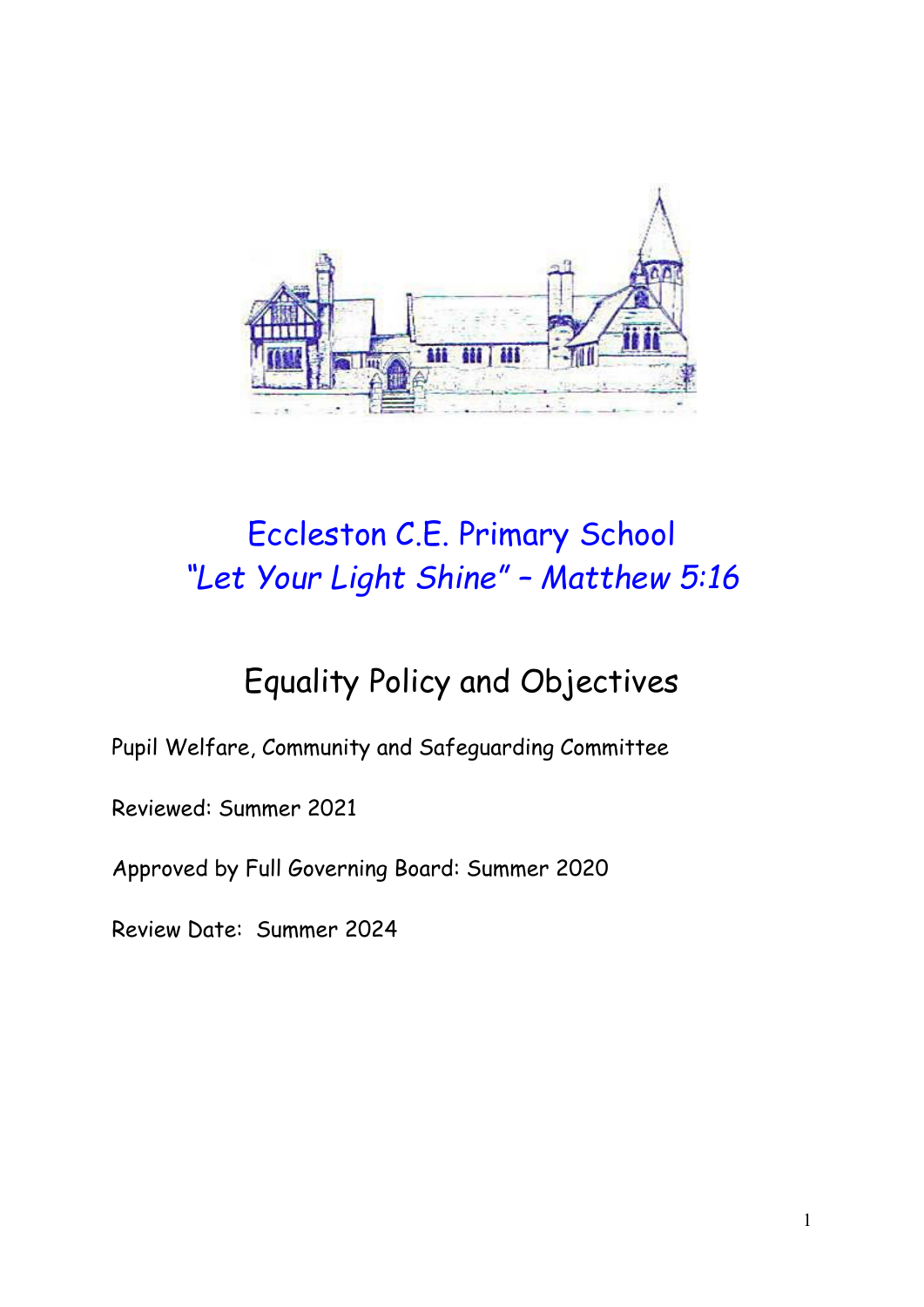# **ECCLESTON C.E. PRIMARY SCHOOL**

#### **Our Vision Statement**

**At Eccleston C of E Primary School we are united in our vision to prepare our children for life in the modern world.**

**We will do this by instilling a lifelong love of learning and embedding Christian values that reflect the example Jesus has set.**

**We strive for excellence in all we do, enabling all members of our school to flourish.**

# **Equality Policy**

#### **Rationale**

Equality of opportunity for all the children and staff at Eccleston CE Primary School is an essential principle. Every person matters at Eccleston and will be given the opportunity to succeed and reach their full potential.

We seek to ensure that our school respects the individuality of all pupils, employees, governors and visitors, irrespective of any of the protected characteristics as set out below.

#### **Our Legal Duties Legislation relating to equality and discrimination is laid out in in the Equality Act 2010.**

#### **The Protected Characteristics are as follows:**

- Age A person of a particular age or a range of ages. Age discrimination does not apply to the provision of education but it does apply to work. The admission of pupils out of their chronological age is considered on an individual basis and we would work alongside the admissions team and other external agencies as appropriate.
- Disability A person has a disability if s/he had, or has had, a physical or mental impairment which has a substantial and long term adverse effect on their ability to carry out normal day to day activities . It includes discrimination arising from something connected with their disability such as use of aids or medical conditions. Long term illnesses such as HIV and cancer are all considered as disabilities, regardless of their effect.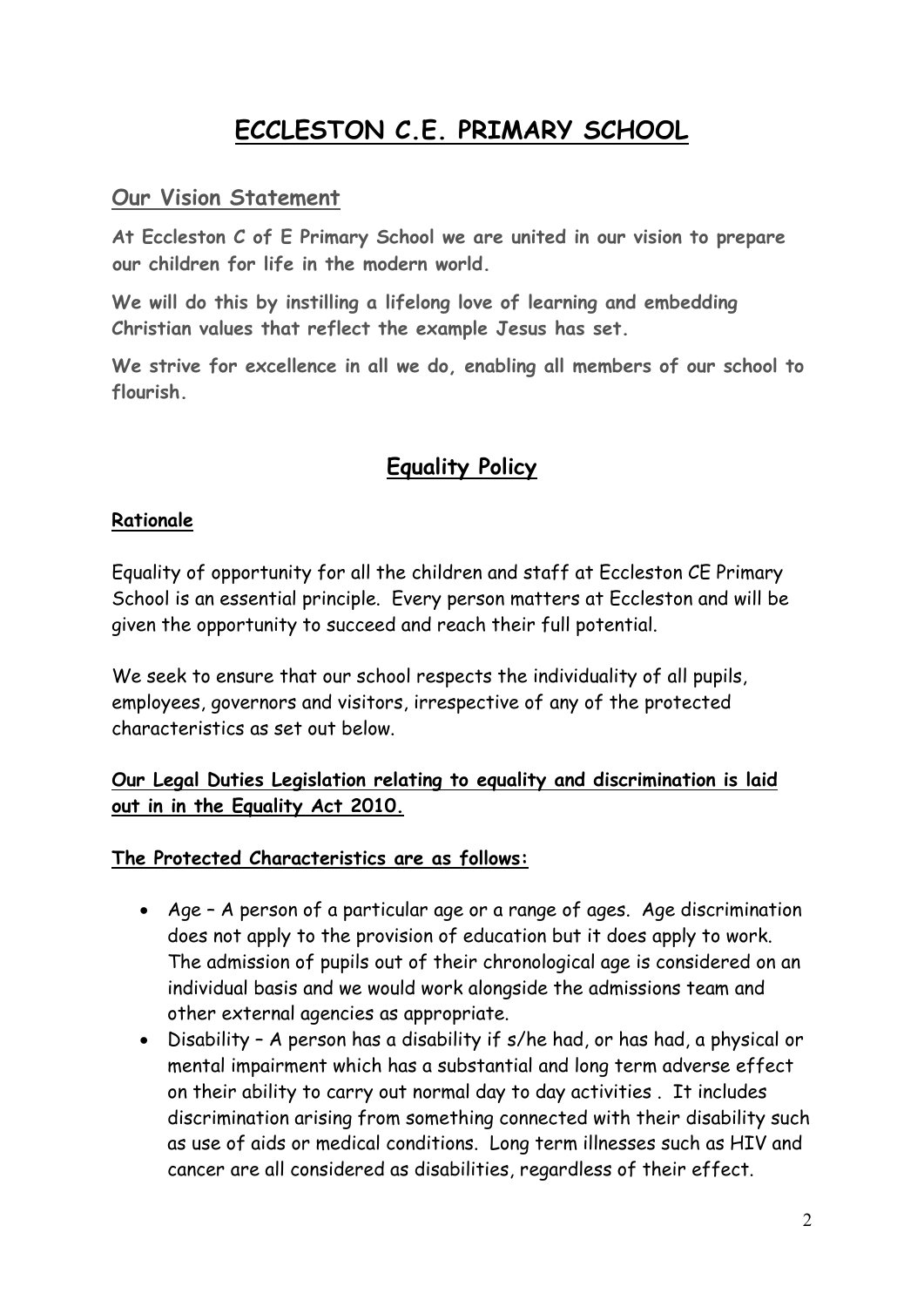- Gender identity A person (usually with gender dysphoria) who is proposing to undergo, is undergoing or has gone gender reassignment (the process of changing physiological or other attributes of sex, therefore changing from male to female or female to male). 'Trans' is an umbrella term to describe people with the gender identity. 'Intersex' or 'Third Sex' is not covered by the Act but the school will treat Intersex children with the same degree of equality as children with gender dysphoria. Children as young as five may begin to show signs of gender dysphoria and therefore it is relevant in any school environment.
- Marriage and civil partnerships Marriage and civil partnership discrimination does not apply to the provision of education, but it does apply to work.
- Pregnancy and maternity Maternity refers to the period of 26 weeks after the birth (including still births), which reflects the period of a woman's Ordinary Leave Entitlement in the employment context. In employment, it also covers (where eligible) the period up to the end of her Additional Maternity Leave.
- Race A person's colour, nationality, ethnic or national origin. It includes Travellers and Gypsies as well as White British people.
- Religion and belief Religious and philosophical beliefs including lack of belief. Generally, a belief should affect your life choices or the way you live for it to be included in the definition. Religion and belief discrimination does not prevent a school from carrying out collective worship or other curriculum based activities, but pupils may withdraw from acts of collective worship.
- Sex A man or a woman
- Sexual orientation A person's sexual orientation towards the same sex (lesbian or gay), the opposite sex (heterosexual) or to both sexes (bisexual). Although children may not identify as gay or lesbian when very young, promotion of sexual orientation equality is as relevant in a primary school environment as it is in a secondary school. For example, a child may have an older sibling or parent who is gay. Children may experience friends 'questioning' or 'coming out' when they are in secondary school or college. Schools with a particular religious ethos cannot discriminate against lesbian, gay or bisexual pupils. Our school uniform is non gender specific.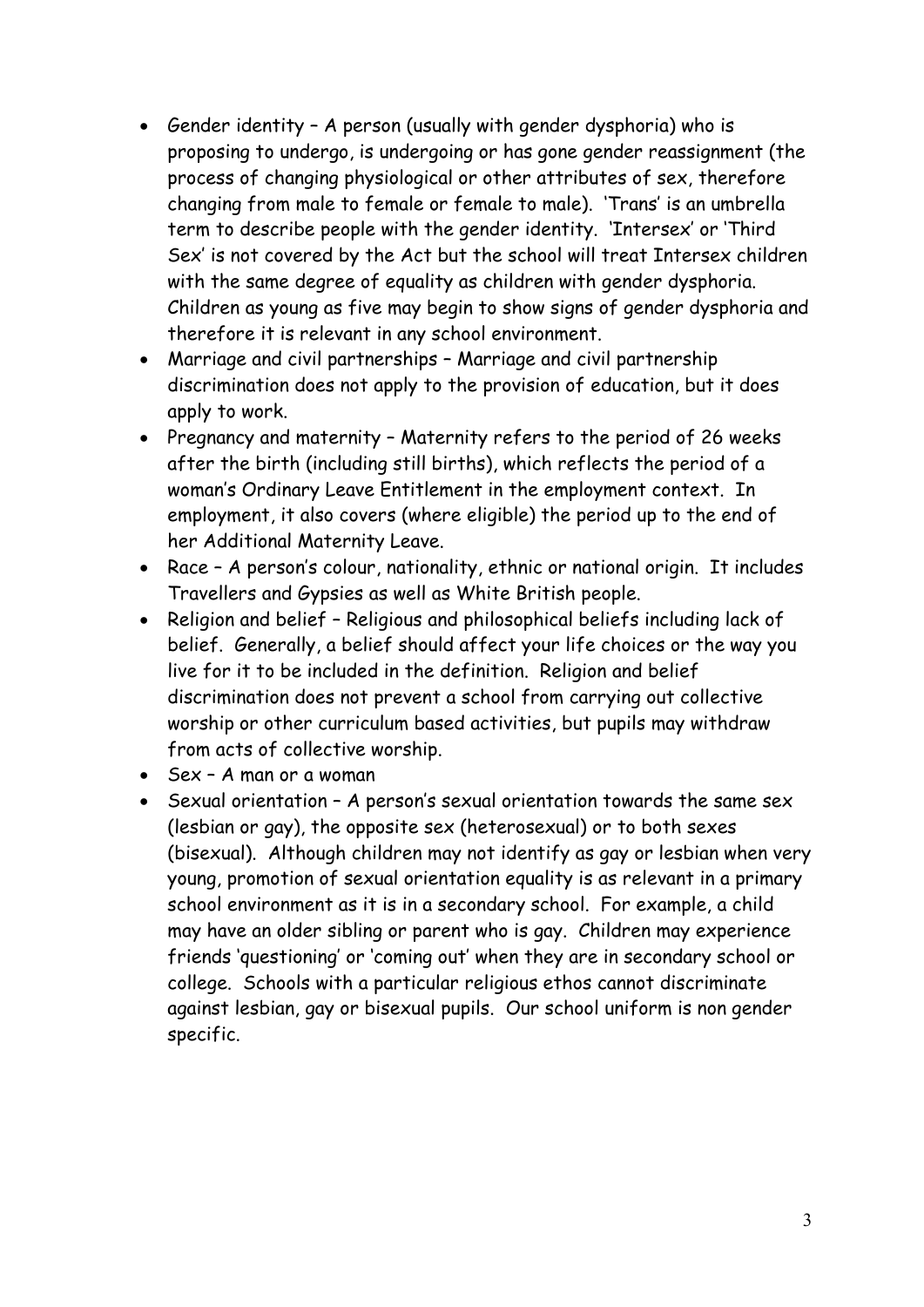#### **Aims and Objectives**

- We promote the principles of fairness and justice for all through the education we provide in our school
- We ensure that all our children have equal access to the full range of educational opportunities provided by the school
- We constantly strive to remove any forms of discrimination or prohibited conduct that may form barriers to learning
- We ensure that all recruitment, employment, promotion and training systems are fair to all, and provide opportunities for everyone to achieve
- We challenge stereotyping and prejudice whenever it occurs
- We celebrate the cultural diversity of our wider community and show respect for all minority groups
- We are aware that prejudice and stereotyping is caused by low self-image and ignorance. Through positive educational experiences and support for each individual's point of view, we aim to promote positive social attitudes and respect for all.

### **Racial Equality**

We strive to eliminate all forms or racism and racial discrimination. Should an alleged racist incident occur it will be investigated, acting immediately to prevent any repetition. We also do all we can to support the victim, and if necessary their families too, in overcoming any difficulties they may have. All racial incidents are recorded and reported to Governors.

We are building up a bank of positive materials which reflect Modern Britain and the diversity within our community such as books and play equipment.

### **Sexual Orientation and Gender Equality**

At Eccleston CE Primary School, we follow the Jigsaw PHSE programme. This is taught from Reception upwards. Copies of the curriculum are available for parents on request.

We explore appropriate relationships with children and seek to address misconceptions. We are aware of different religious beliefs and sensitively approach this subject. We are a 'Kidsafe' school and the children have sessions with a fully trained member of staff on how to keep themselves safe. We are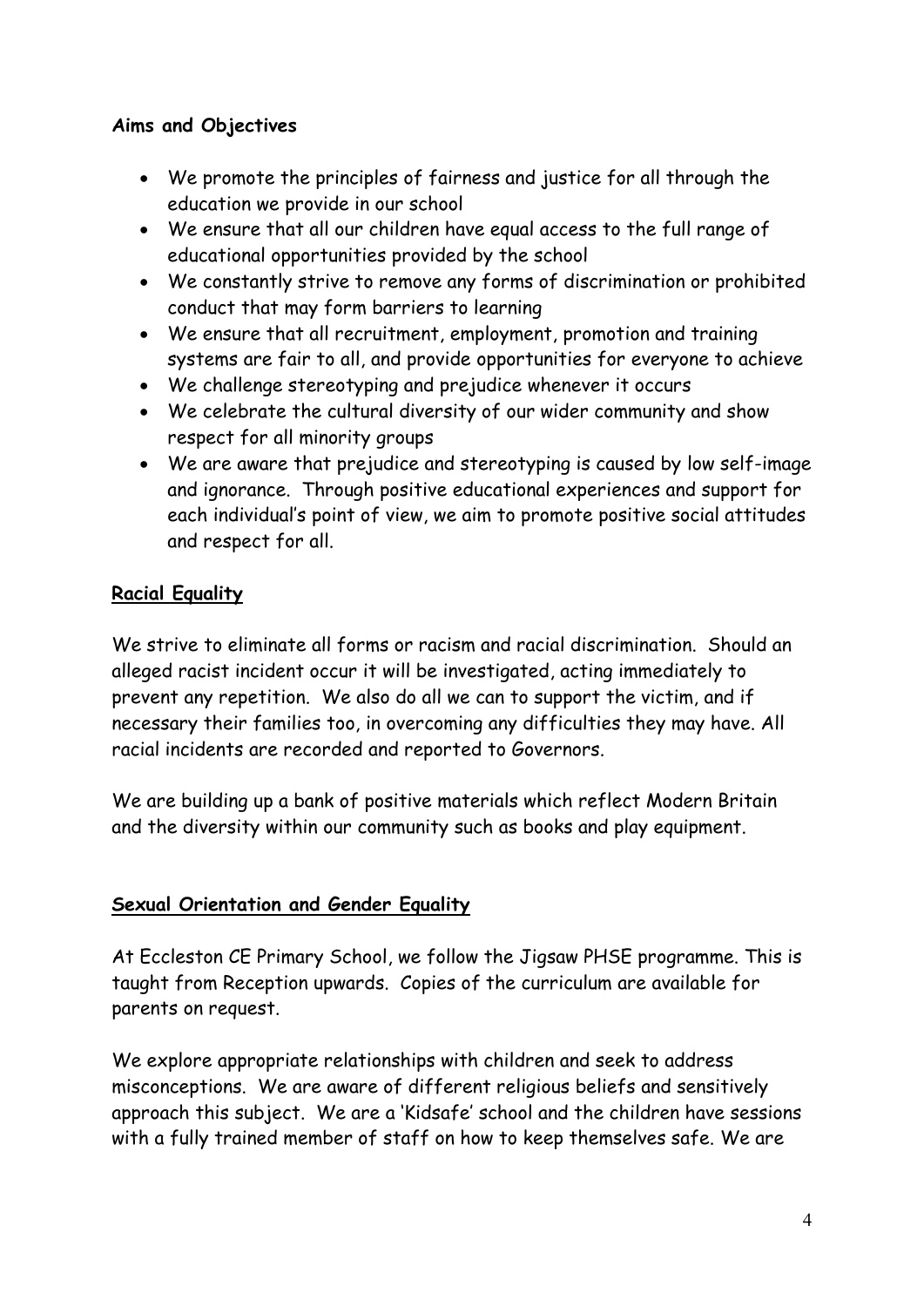also a Stonewall Champion school and have a programme of work in place to ensure all pupils are aware of the equal rights of LGBT pupils, staff or parents.

Our school uniform is non gender specific and we do not segregate for any lessons, including PE and Sport and PHSE. We are building up a bank of positive materials which reflect Modern Britain and the diversity within our community such as books and play equipment.

#### **Religious Beliefs**

At Eccleston CE Primary School, we recognise that people can face discrimination because of attitudes in society towards the faith communities to which they belong. In Britain, we acknowledge that faith based hate crime has been on the increase.

Our RE scheme of work is based on the locally agreed syllabus and the Understanding Christianity materials.

We also recognise that a person's religious (or similar) beliefs may mean that they have different needs, demands and expectations, which require flexibility.

#### **Disability**

The school is required to improve access to the curriculum, our buildings and our other services to disabled people.

To enable all children to access the curriculum;

- School visits are planned accordingly and individual children's needs are risk assessed
- If necessary, staff allow for the additional time required by some disabled pupils to access tasks, e.g. use equipment in practical tasks
- Staff provide alternative ways of giving access to experience or understanding for disabled pupils who cannot engage in particular activities, e.g. some forms of exercise in Physical Education.
- Teachers and Teaching Assistants have the necessary training to teach and support disabled pupils
- Staff seek to remove barriers to learning and participation
- 1:1 Teaching Assistants work with a range of children with additional needs and seek advice from the SENDCO and external agencies to support them appropriately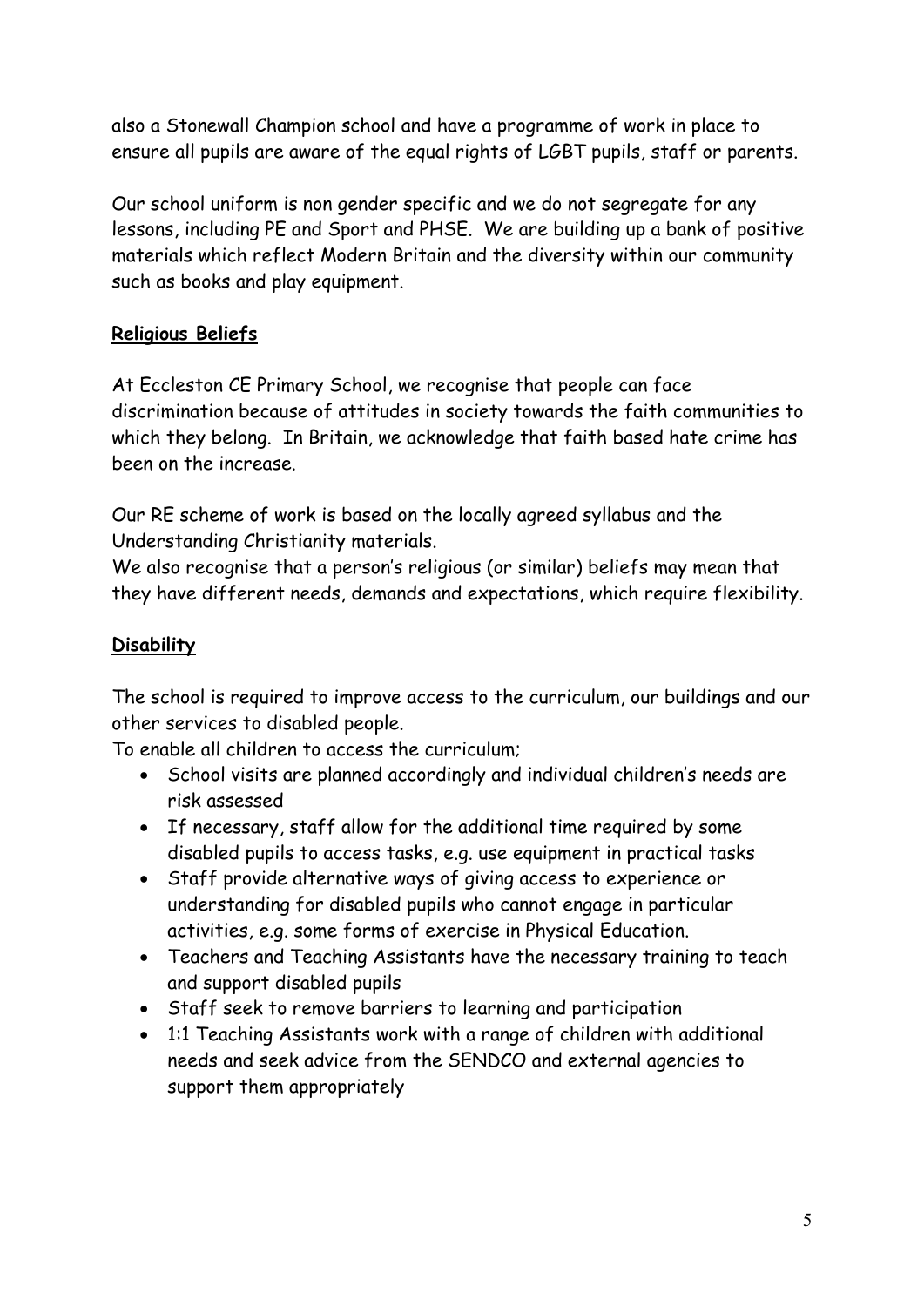The age of our building presents some barriers to accessibility and we do all we can within the restrictions of listed building status to adapt accordingly. Recent adjustments include;

- Installation of a disabled WC
- Installation of extra handrails

#### **Tracking and Monitoring of Vulnerable Pupils**

At Eccleston CE Primary School, we work hard to ensure that all pupils, no matter what their additional or special needs, have the opportunity to progress and develop both academically and socially. Children on the SEND register receive individual targets written in conjunction with parents and any appropriate external agencies. The SENDCO closely monitors the delivery of intervention programmes across the whole schools and liaises with class teachers and parents to ensure a high standard of provision.

Children with English as an Additional Language are welcomed into our school. Staff work closely with external agencies and other local schools where appropriate to provide opportunities to achieve in their home and native language. Pupils in receipt of the Pupil Premium Grant are tracked and provided with additional support including specialist intervention to enable them to reach their full potential.

### **The Role of Governors**

- The Governing Board has set out its commitment to equal opportunities in this policy statement and it will continue to do all it can to ensure that all members of the school community are treated fairly and with equality
- The Governing Board will seek to ensure that people with disabilities are not discriminated against when applying for jobs at our school. The Governors take all reasonable steps to ensure that the school environment gives access to people with disabilities
- The Governors welcome all applications to join the school, whatever background or special needs a child may have
- The Governors take all reasonable steps to ensure that no child or adult is discriminated against while in our school on account of any of the protected characteristics under the Equality Act.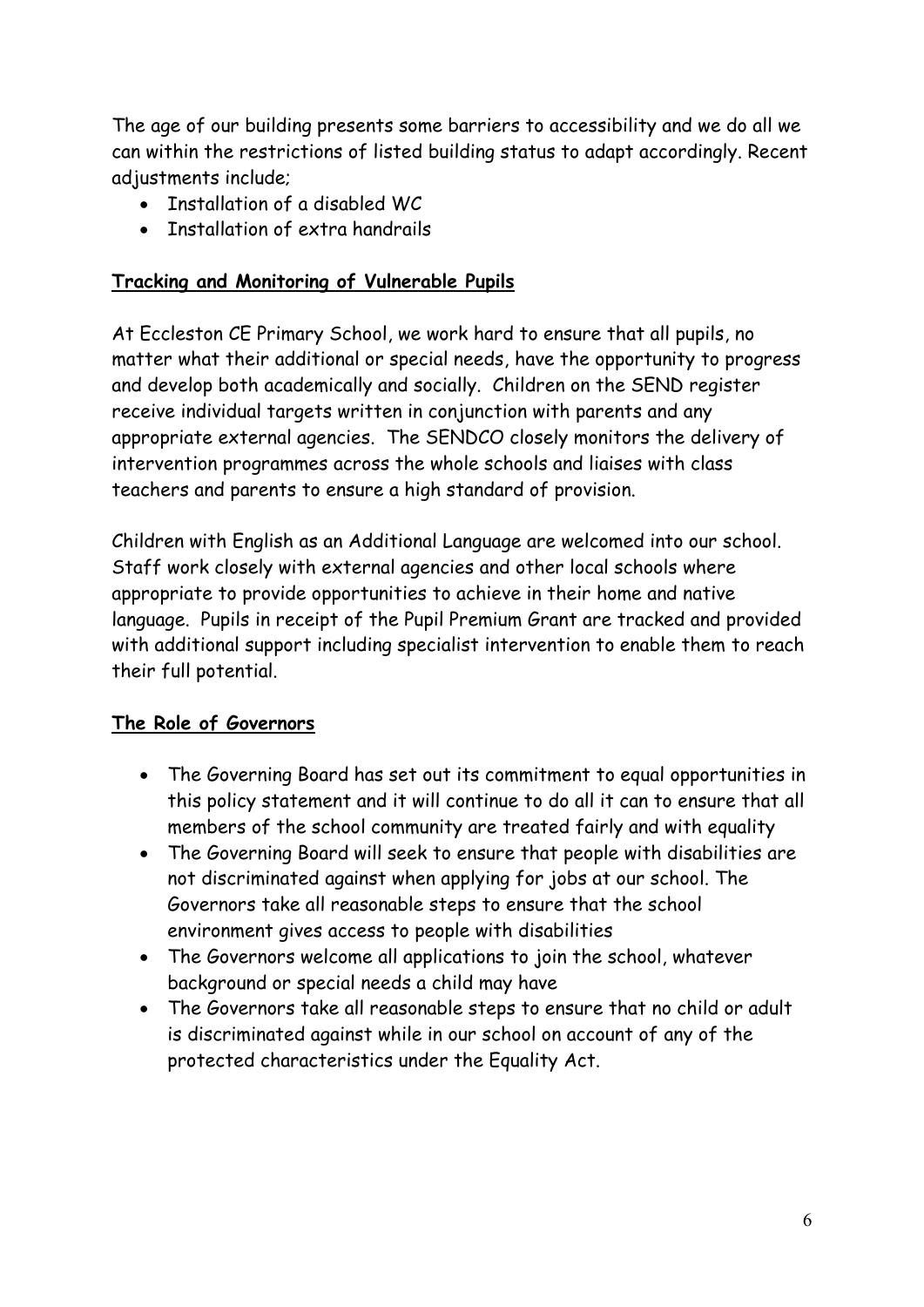## **The Role of The Headteacher**

- To implement the school's Equal Opportunities Policy supported by the Governing Board
- To ensure all staff are aware of the policy and that it is applied in all appropriate situations
- To ensure all appointment panels give due regard to this policy so that no one is discriminated against when it comes to employment or training opportunities
- To promote the principle of equal opportunity when developing the curriculum
- To promote respect for other people in aspects of school life, e.g. through collective worship, literature and displays around school
- To treat all incidents of unfair treatment and any racist incidents with due seriousness

### **The Role of The Class Teacher**

- To ensure that all pupils are treated fairly and with respect
- To pay due regard, when selecting teaching materials, to sensitivities of all members of the class and not to provide material which is racist or sexist in nature
- Strive to provide material that gives positive images of all ethnic minorities and that challenge stereotypical images of minority groups
- When planning and delivering the curriculum, use this policy to guide them both in the choice of study themes and in how to approach sensitive issues
- Actively support all support staff in challenging incidents of prejudice or racism, encouraging them to intervene in a positive way against any occurrence of discrimination
- Report any incidents to the Headteacher or Assistant Headteacher immediately, informing them of actions taken

### **Monitoring and Review**

It is the responsibility of the Headteacher and Governing Board to monitor the effectiveness of this policy by;

- Monitoring the progress of children from minority groups, comparing them with the progress made by other children
- Monitoring the staff appointment process, so that no one applying for a post at the school is discriminated against